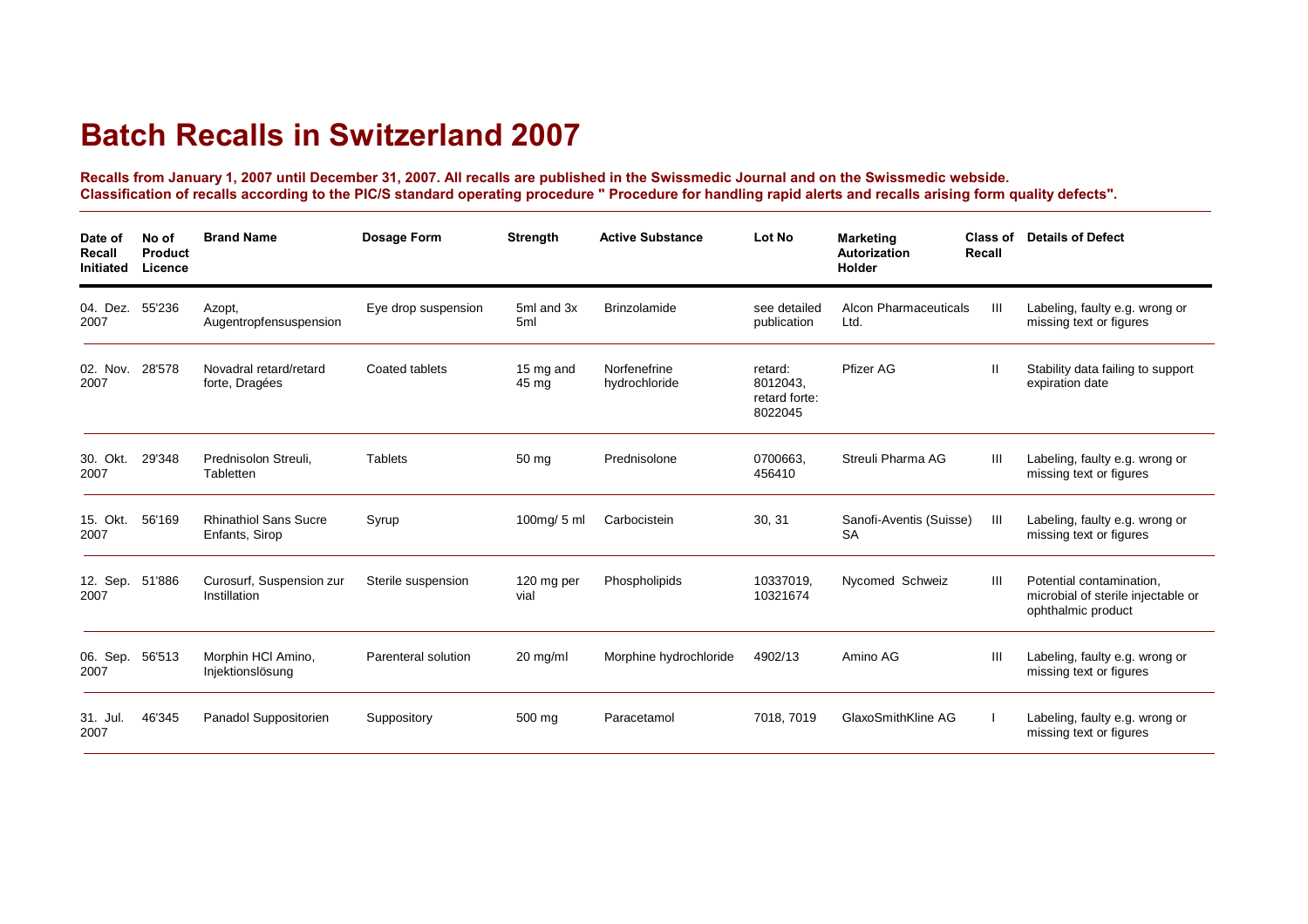| Date of<br>Recall<br>Initiated | No of<br><b>Product</b><br>Licence | <b>Brand Name</b>                          | <b>Dosage Form</b>     | <b>Strength</b>                           | <b>Active Substance</b>                                                                                     | Lot No                                                  | <b>Marketing</b><br>Autorization<br>Holder | Class of<br>Recall | <b>Details of Defect</b>                                                     |
|--------------------------------|------------------------------------|--------------------------------------------|------------------------|-------------------------------------------|-------------------------------------------------------------------------------------------------------------|---------------------------------------------------------|--------------------------------------------|--------------------|------------------------------------------------------------------------------|
| 31. Jul.<br>2007               | 37'961                             | Retin-A, Crème                             | Cream                  | 0.025%                                    | Tretinoin                                                                                                   | 7BS3K00,<br>6LS0V00,<br>6JS1F00,<br>6FS3B00,<br>6DS3P00 | Janssen-Cilag AG                           | Ш                  | Stability data failing to support<br>expiration date                         |
| 05. Jul.<br>2007               |                                    | Mestinon Retard, Tabletten                 | Tablet                 | 180 <sub>mg</sub>                         | Pyridostigmin<br>hydrobromide                                                                               | Z163A, Z136A Valeant                                    | Pharmaceuticals<br>Switzerland GmbH        | Ш                  | Packaging defect                                                             |
| 13. Jun.<br>2007               |                                    | Aconitum comp.,<br>Otoguttae               | Ear drops              |                                           | Aconitum napellus e<br>tubere ferm 33c D9<br>oleos., Quarz D9 oleos.,<br>Camphora, Lavandulae<br>aetherolum | 550600A.<br>602610B.<br>632602C                         | WALA Schweiz GmbH                          | Ш                  | Non-compliance with<br>specification (e.g. assay,<br>stability, fill/weight) |
| 07. Jun.<br>2007               | 54'299                             | Viracept, Oralpulver                       | Oral powder            | 50 mg/g                                   | Nelfinavir mesylate                                                                                         | see detailed<br>publication                             | Roche Pharma<br>(Schweiz) AG               |                    | OOS of Ethylmethylsulfonate<br>(EMS)                                         |
| 07. Jun.<br>2007               | 54'298                             | Viracept, Filmtabletten                    | Film-coated tablet     | 250 mg                                    | Nelfinavir mesylate                                                                                         | see detailed<br>publication                             | Roche Pharma<br>(Schweiz) AG               |                    | OOS of Ethylmethylsulfonate<br>(EMS)                                         |
| 31. Mai.<br>2007               | 54'810                             | Rebif, Fertigspritzen,<br>Injektionslösung | Solution for injection | 44 ug/0.5ml                               | Interferon beta-1a                                                                                          | Y04A4079                                                | Merck (Schweiz) AG                         | III                | Container defect                                                             |
| 24. Mai.<br>2007               | 54'499                             | Fraxiforte Injektionslösung                | Solution for injection | all dosage<br>forms                       | Nadroparine calcium                                                                                         | 1064, 1070,<br>1071, 1072,<br>1073                      | GlaxoSmithKline AG                         | Ш                  | Cracked syringe                                                              |
| 14. Mai.<br>2007               | 46'923                             | Turexan Capilla, Lösung                    | Cutaneus solution      | $2 \text{ mg/g}$ , 30<br>mg/g, 10<br>mg/g | Cetrimonium bromide.<br>Urea, Dexpanthenole                                                                 | 0610090                                                 | <b>Turimed AG</b>                          | Ш                  | Closure, faulty                                                              |